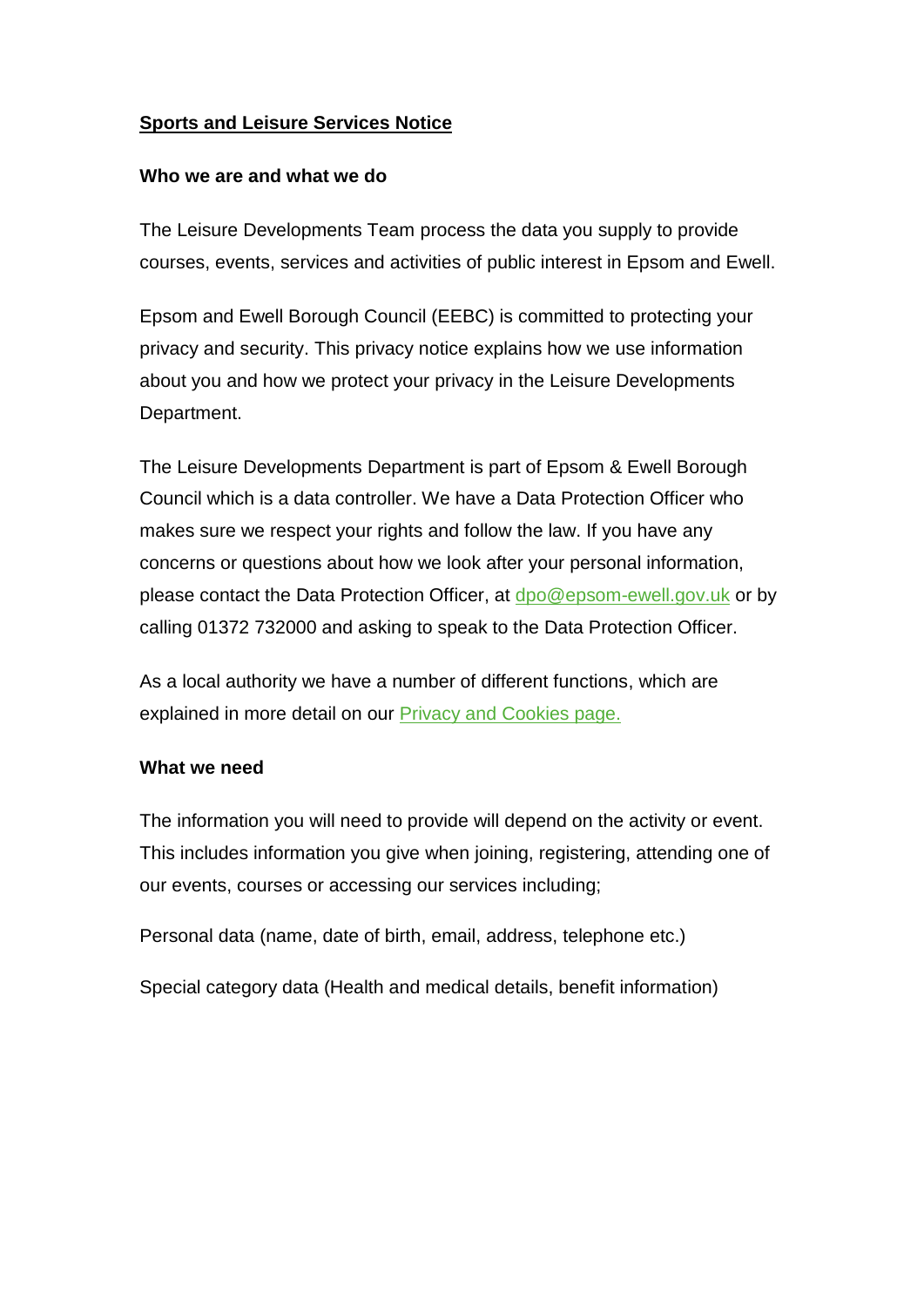# **Will your personal information be shared?**

The information that you have provided will be held by us and will be accessed by authorised council employees.

We will need to share your data with Leisure Services staff as well as third parties working in partnership with Leisure Services such as sports clubs, coaches etc.

We will never share your information for marketing purposes.

We are allowed to share data about you with others for a range of reasons. These include when we have to share your data for legal reasons and might result in your data being shared with:

- the police
- immigration service
- National Fraud Initiative
- Department for Work and Pensions
- HM Revenue and Customs
- Courts, tribunals and other regulatory bodies
- the Electoral Registration Officer
- the Council's auditors

We may also use your personal information if it is in your vital interests, where your life is or could be in danger. This will not happen very often, if at all, but it will help to identify and assist individuals whose vital interests are threatened, and /or who need additional support during emergencies or major incidents, for example emergency evacuation.

We will share data about you between council departments so that we can keep your details up-to-date and improve our service to you. We may also share information where we have your prior consent or there is another legal reason for doing so.